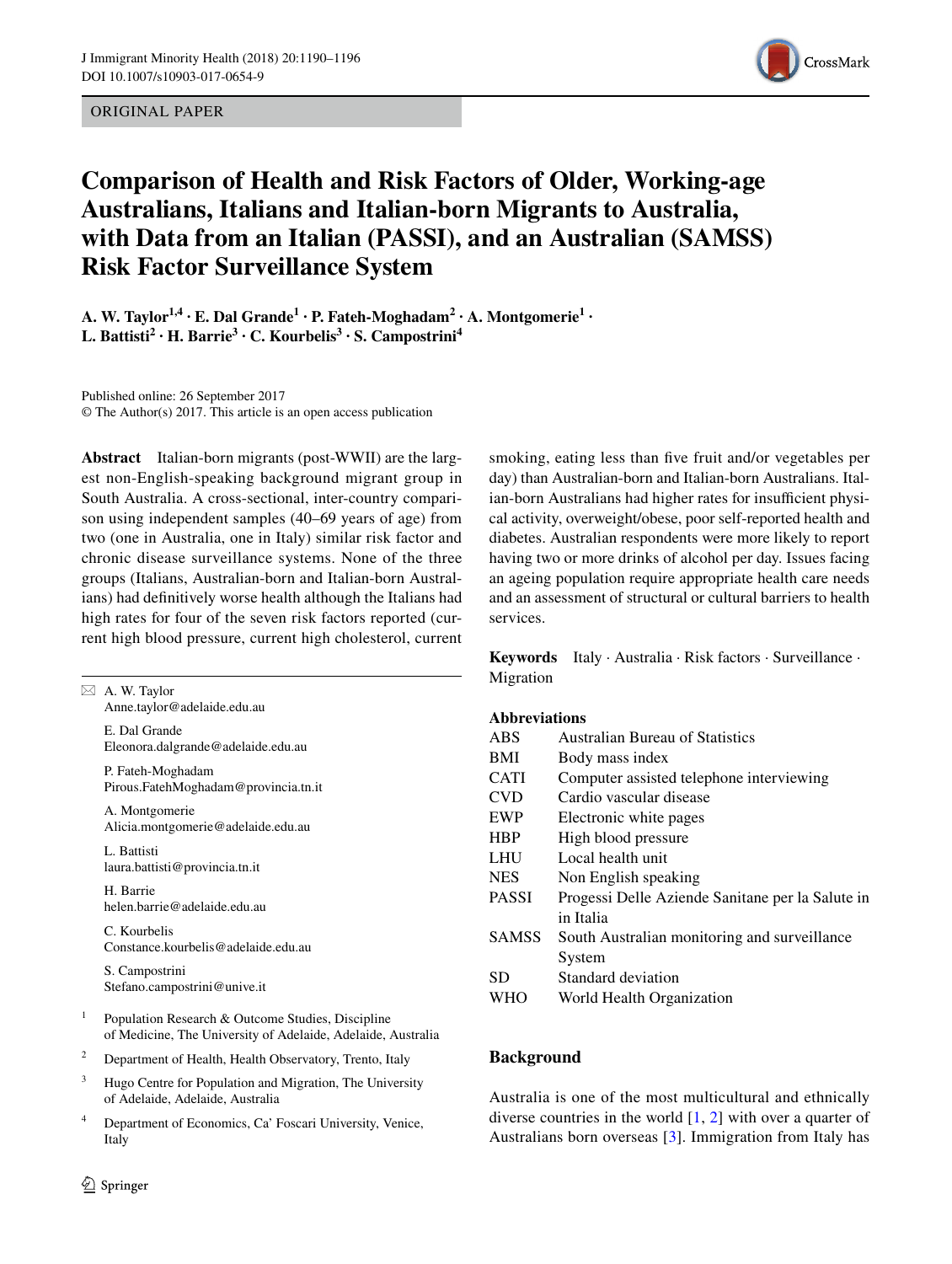been an important component of Australia's migration history with around 250,000 immigrating to Australia between 1947 and 1998 [\[4\]](#page-6-3). Until recently, Italians comprise the largest non-English speaking (NES) group in Australia [\[5](#page-6-4)]. While this has decreased in Australia in recent years, with an increase in Asian and Indian migration, Italians in South Australia (SA) continue to be the biggest NES migrant group [\[3](#page-6-2)].

Health selectivity associated with pre-immigration screening has been an important aspect of Australian's immigration policy [\[6](#page-6-5)]. The health requirements and eligibility criteria has resulted in immigrants on arrival in Australia reporting better than average health and this has been reflected in longer life expectancy, lower death rates, lower hospitalisation rates and lower rates of risk factors [[7,](#page-6-6) [8\]](#page-6-7). It is also argued that migrants self-select with pre-dominantly healthy individuals prepared to undertake the onerous task and stress often associated with most forms of migration [[6,](#page-6-5) [8](#page-6-7)]. However, illness rates and risk factors has increased as duration of stay increases with this 'healthy migrant effect' declining as migrants adopt the risk factor behaviours [\[6,](#page-6-5) [9](#page-6-8)[–11](#page-6-9)].

The main contemporary demographic issues associated with Italian immigration to Australia are the ageing of the Italian-born Australians with large number of second and subsequent generations [\[12](#page-6-10)]. Migrant health studies often overlook the relatively large proportion of current working age, Italian-born Australians. This study aims to analyse data on 40–69 years olds from two risk factor surveillance systems: Progessi Delle Aziende Sanitane per la Salute in Italia (PASSI) and the South Australian Monitoring and Surveillance System (SAMSS) to provide up-to-date information to policy makers to deliver appropriate, equitable and culturally sensitive services for Italian migrants. The analysis will compare the working age migrants from Italy to SA with both origin and host populations. As argued by Anson [[13\]](#page-6-11) it is important to compare with origin populations, as that is where formative years are often spent, acknowledging that early-life economic, social, cultural and political aspects of life affect health outcomes.

## **Methodology**

In this cross-sectional, inter-country comparison using independent samples, the data from two relatively similar risk factor and chronic disease surveillance systems have been utilised.

SAMSS is an ongoing telephone surveillance system designed to regularly monitor chronic disease, risk factors and other health-related issues [[14](#page-6-12)]. Commencing in July 2002, a cross-sectional sample is randomly selected each month from all households in SA with a telephone number listed in the Electronic White Pages (EWP). A letter of introduction is sent to the selected household and the person who was last to have a birthday is chosen for interview.

Trained interviewers, via a Computer Assisted Telephone Interview (CATI) system, conducts the interviews in English. Each interview takes approximately 15–20 min. At least ten call-backs are made to the telephone number selected. Replacement interviews for persons who could not be contacted or interviewed are not permitted. A minimum of 600 randomly selected people (of all ages) are interviewed each month. The current analysis used data collected from July 2002 to December 2015 for respondents aged 40–69 years. The response rates of SAMSS for this period ranged between 51.4 and  $75.2\%$  (median = 64.9). All respondents gave informed consent to undertaking the interview. Ethics approval was obtained from the ethics committee of the Department of Health and Ageing, SA (HREC Number 14/ SAH/200). Other details on SAMSS are available elsewhere  $[15]$  $[15]$ .

PASSI was established in 2007 and is based on data collected via Local Health Units (LHU) each month. Primary approach letters are sent to each selected person. Data are collected in each of the 21 Italian regions via telephone calls from trained LHU staff and a random sample of 18 to 69 years adults are interviewed each month. At least six call-backs are made before selecting a substitute person of the same sex and age group. A national centre coordinates data management. Response rates are high  $(80+\%)$ . The interview takes approximately 20 min. Ethics approval was obtained from the Ethical Commission of the Istituto Superiore di Sanita (The Italian National Institute for Health). Other details on PASSI methodology are available elsewhere  $[16–18]$  $[16–18]$  $[16–18]$ .

For both datasets body mass index (BMI) was derived from self-reported weight and height and recoded into three categories (underweight/normal, overweight and obese) [[19\]](#page-6-16). Respondents were asked the number of serves of fruit and vegetables consumed each day with SAMSS being two separate questions and PASSI combining the questions into one. These questions were recoded into inadequate fruit and vegetable consumption (<5 vegetables and/or fruits per day) [[16,](#page-6-14) [20\]](#page-6-17).

Regarding physical activity, the SA respondents were asked the time spent undertaking walking, moderate or vigorous physical activity over the past week. To determine if respondent's level of physical activity is sufficient to provide a health benefit, sufficient physical activity was defined has having 150 min or more of total time spent with vigorous activity multiplied by a factor of two to account for its greater intensity. The respondents were then classified as undertaking no activity, activity but not sufficient and sufficient activity [[21](#page-6-18)]. PASSI participants were asked on how many days and for how long they undertook moderate and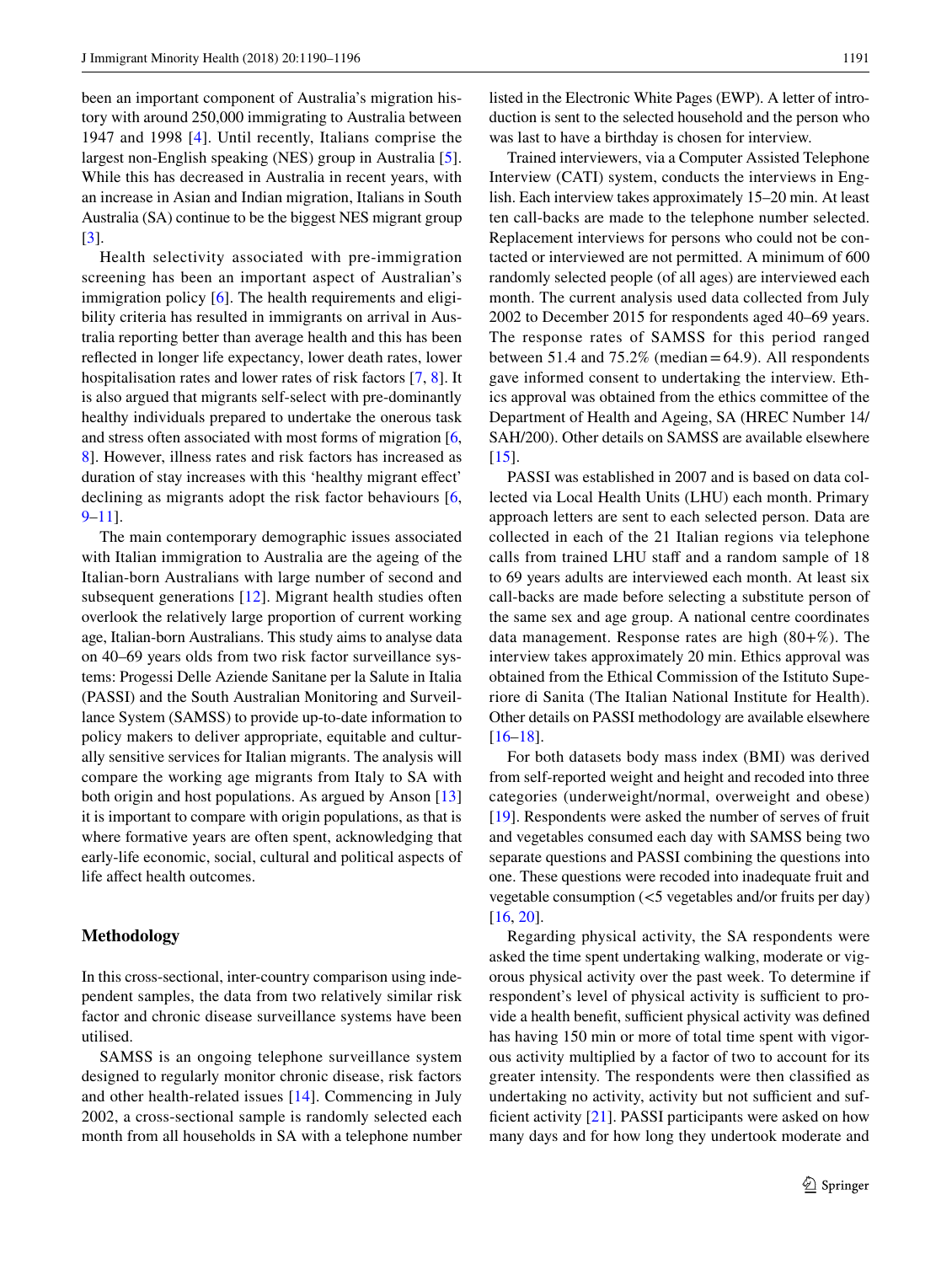vigorous activity. Respondents with no activity, or activity but not sufficient activity, were classified as insufficient physical activity in order to allow PASSI data to be compared to the SA data.

SA included two alcohol questions recommended by the [Australian] National Health and Medical Research Council [\[22\]](#page-6-19). These are 'how often do you drink alcohol' and 'on a day when you drink alcohol how many drinks do you usually have'. PASSI respondents were asked 'during the past 30 days how many days did you have at least one drink of any alcohol beverage' and 'how many drinks did you drink on average' [[16\]](#page-6-14). Respondents who drank two or more standard drinks on any day were classified into a risky category.

PASSI respondents who reported smoking at least 100 cigarettes in their lifetime and who smoked either every day or some days were defined as current smokers. Respondents who reported smoking at least 100 cigarettes in their lifetime and not smoked in the previous 6 months were ex-smokers. Non-smokers were those never smoked 100 cigarettes. For SAMSS, smoking status (current, ex or non) was assessed by a single question. The proportion of current smokers for both data-sets was assessed.

All respondents were asked if they had ever been told by a doctor they had diabetes. They were also asked if a doctor told them they had high blood pressure (HBP) or high cholesterol and/or were on medication for the condition. Respondents were considered as having at least one risk factor if they had at least one of the following; current HBP, current high cholesterol, insufficient physical activity, overweight/obese, current smoker, risky alcohol intake, or insufficient fruit and vegetable consumption.

SA respondents were asked to rate their health as poor, fair, good, very good or excellent. PASSI respondents rated their current health status as excellent, good, fair, poor or very poor. A self-reported health status variable was created comparing SA poor overall health status with very poor for PASSI.

Comparable demographic and socioeconomic variables included age, gender, work status, highest education attainment, marital status, and the number of days in the previous 4 weeks (30 days) the respondent had been unable to work or carry out normal duties because of health.

Both samples were weighted to correct for disproportionality of the sample with respect to the population of interest and to allow for some of the bias to be compensated as a result of the non-contacted households or for any gender or age-group discrepancies. The SAMSS data were weighted each month by age, sex and area of residence to reflect the structure of the population in SA to the latest Australian Bureau of Statistics (ABS) Census data, and probability of selection in the household. Approximately 60–70% of the total SA households are included in the EWP. PASSI data were weighted by gender and age at the regional level based on annual Italian National Institute of Statistics figures to compensate for different sampling proportion in the LHU (covering over 90% of the residents in Italy). Eligible respondents are randomly selected from the LHU registries, and as no citizen can access any health service without being registered, the registries are highly reliable and regularly updated  $[16]$  $[16]$  $[16]$ .

### **Data Analysis**

Data were analyzed using SPSS for Windows Version 20.0 and Stata Version 9.2. The analyses for SAMSS was limited to 40 to 69 years of age as PASSI upper age limit is 69 years. The lower age was determined because of the relatively skewed older Italian-born Australians owing to the decline in migration from Italy to Australia in recent decades compared to early post-war decades. For PASSI 2007 data was excluded since the PASSI system not being national until 2008. The SAMSS data included data from July 2002 and was limited to respondents born in Australia, and the PASSI data to those born in Italy. Data were age-adjusted to the World Health Organization (WHO) world standard population by a direct standardization method.

# **Results**

In total data from 27,604 Australian, 547 Italian-born Australians and 178,575 Italian respondents were used. The mean age was 52.6 years (SD 8.31, range 40–69) for Australian-born participants, 58.0 years (SD 7.26, range 40–69) for Italian-born Australian participants and 53.5 (SD 8.62, range 40–69) for Italian participants. Table [1](#page-3-0) highlights the demographic profile of the study participants with Italian-born Australians more likely to be older and married and less likely to have a high level of education or to be employed. The risk factor and health profile of the respondents are detailed in Table [2](#page-4-0) in crude and age standardised format. Italian respondents had higher standardised prevalence rates of current HBP, current high cholesterol, current smoking, eating less than five fruit and/or vegetables per day and more combined risk factors than Australian-born and Italian-born Australians. Italian-born Australians had higher rates for insufficient physical activity, overweight/obese, poor selfreported health and diabetes. Australian respondents were more likely to report having two or more drinks of alcohol per day.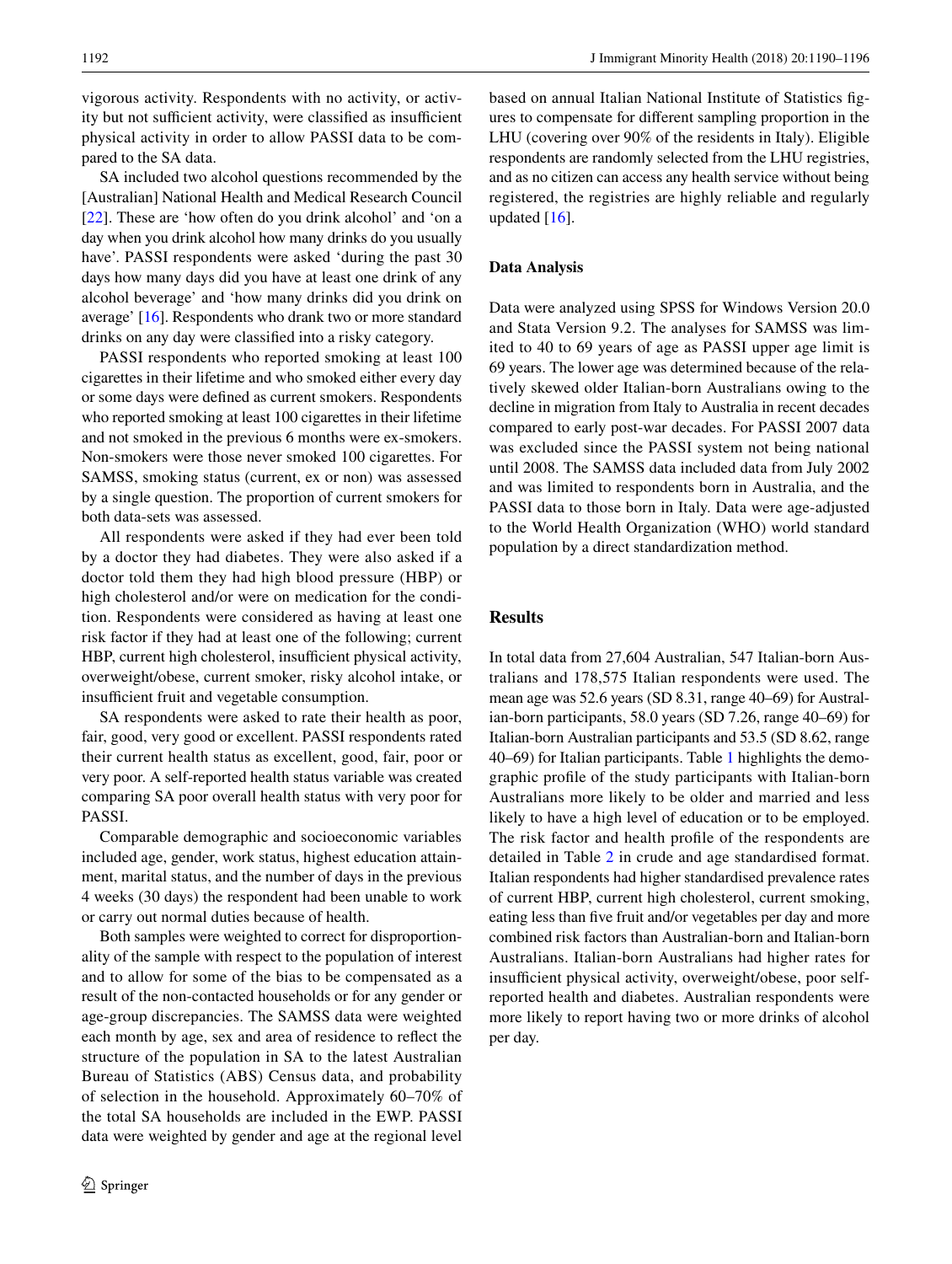<span id="page-3-0"></span>**Table 1** Demographic profile of Australian-born, Italian-born Australians and Italians—aged 40–69 years, SAMSS July 2002–December 2015 and PASSI January 2008–December 2015

|                                                                                | Australian (SAMSS) |                      |             | Italian-born Austral-<br>ians (SAMSS) | Italian (PASSI) |                     |
|--------------------------------------------------------------------------------|--------------------|----------------------|-------------|---------------------------------------|-----------------|---------------------|
|                                                                                | $\mathbf n$        | % (95% CI)           | $\mathbf n$ | % (95% CI)                            | $\mathbf n$     | % (95% CI)          |
| Sex (% male)                                                                   | 13,742             | 49.8 (49.2-50.4) 270 |             | 49.4 (45.2–53.5) 87,759               |                 | 49.4 (49.3-49.5)    |
| Age                                                                            |                    |                      |             |                                       |                 |                     |
| $40-44$ years                                                                  | 6208               | $22.5(22.0-23.0)$    | 39          | $7.1(5.2 - 9.5)$                      | 33,757          | $19.2(19.0-19.4)$   |
| $45-49$ years                                                                  | 4969               | $18.0(17.6-18.5)$    | 39          | $7.2(5.3-9.6)$                        | 34,579          | $20.0(19.8-20.2)$   |
| $50 - 54$ years                                                                | 5490               | 19.9 (19.4-20.4) 94  |             | 17.1 (14.2-20.5) 29,309               |                 | $16.1(15.9-16.3)$   |
| $55-59$ years                                                                  | 4157               | $15.1(14.6-15.5)123$ |             | $22.4(19.1-26.1)$                     | 27,595          | $15.3(15.1 - 15.5)$ |
| $60-64$ years                                                                  | 3943               | 14.3 (13.9–14.7) 136 |             | 24.9 (21.5–28.7) 27,985               |                 | $15.4(15.2 - 15.6)$ |
| $65-69$ years                                                                  | 2837               | $10.3(9.9-10.6)$ 117 |             | 21.4 (18.2–25.0) 25,350               |                 | $14.0(13.8-14.2)$   |
| Work status <sup>a</sup> (% employed)                                          | 19,644             | 71.2 (70.6-71.7) 268 |             | 48.9 (44.7–53.1) 107,882              |                 | 59.9 (59.6-60.2)    |
| Education <sup>a</sup>                                                         |                    |                      |             |                                       |                 |                     |
| No schooling to completed primary school                                       | 506                | $1.8(1.7-2.0)$       | 136         | 25.0 (21.5–28.8) 22,433               |                 | $12.3(12.1-12.4)$   |
| Some high school/completed high school/TAFE or trade<br>certificate or diploma | 20,942             | 76.0 (75.5–76.5) 360 |             | 65.9 (61.9–69.8) 131,276              |                 | 74.9 (74.6–75.1)    |
| Bachelor degree or higher                                                      | 6120               | $22.2(21.7-22.7)$    | -50         | $9.1(7.0-11.8)$                       | 20,272          | $12.9(12.7-13.1)$   |
| Marital status <sup>a</sup>                                                    |                    |                      |             |                                       |                 |                     |
| Married or living with partner                                                 | 22,063             | 80.0 (79.6-80.5) 459 |             | 83.8 (80.5–86.7) 136,740              |                 | $77.3(77.0 - 77.5)$ |
| Separated or divorced                                                          | 2714               | $9.8(9.5-10.2)$      | 47          | $8.5(6.4-11.1)$                       | 13,123          | $7.0(6.9-7.2)$      |
| Widowed                                                                        | 656                | $2.4(2.2-2.6)$       | 25          | $4.6(3.1-6.7)$                        | 7229            | $3.9(3.8-4.0)$      |
| Never married                                                                  | 2134               | 7.7(7.4–8.1)         | 17          | $3.1(2.0-4.9)$                        | 21,407          | $11.8(11.6 - 12.0)$ |
| Economic indicator                                                             |                    |                      |             |                                       |                 |                     |
| Unable to work or carry out normal duties because of health                    | 4283               | $15.5(15.1 - 16.0)$  | 95          | $17.4(14.5-20.8)$                     | 29,255          | $17.7(17.5-18.0)$   |
| Total                                                                          | 27,604             | 100.0                | 547         | 100.0                                 | 178,575         | 100.0               |

The weighting of the data can result in rounding discrepancies or totals no adding

*CI* confidence interval

a Not stated not included

# **Discussion**

This research has compared the demographic, health status and risk factor profile of older (40–69 years old) Italian migrants to SA with those of the same age range living in SA who were Australian-born, and those of the same age range born and living in Italy. Studies have shown the existence and diluting of the healthy migrant effect with migrants having better health on arrival but moving towards the host country as years since migration passes [[6](#page-6-5), [23](#page-6-20)]. Our data, although not having year of arrival, shows that the Italian migrants are between origin and host country for three of the risk factors (HBP, high cholesterol, current smoking and at least one risk factor) and are worse in four of the nine health-related variables assessed (insufficient physical activity, obesity, overall health status and diabetes). The two risk factors that the Italian migrants had not 'overtaken' the Australian-born rates were inadequate fruit and vegetable consumption and risky alcohol consumption.

Understanding and interpreting the results of this study is complex and hampered by the many additional factors and dimensions that are associated with cross-country comparisons and migration per se. Not adequately covered in this analysis are the selection criteria associated with migration, birthplace, and reason for migration. Additional important weaknesses include the lack of data on the number of years since migration and the age of immigration although data from the ABS suggests that Italian migrants to South Australia in the 40–69 years age group have a mean time in Australia of 47.9 years (SD 9.08, range 1–63 years) [[24](#page-6-21)]. Risk factors differ by regions within countries is acknowledged, by gender and by a host of different socio-economic and socio-demographic variables and this analysis is somewhat of a 'broad brush' approach only. Some risk factors in Italy vary largely across regions and a future analysis that included the region from which the Italian-born Australians migrated could further enhance the results. In addition, SAMSS interviews were undertaken in English only with the understanding that English proficiency of this age group of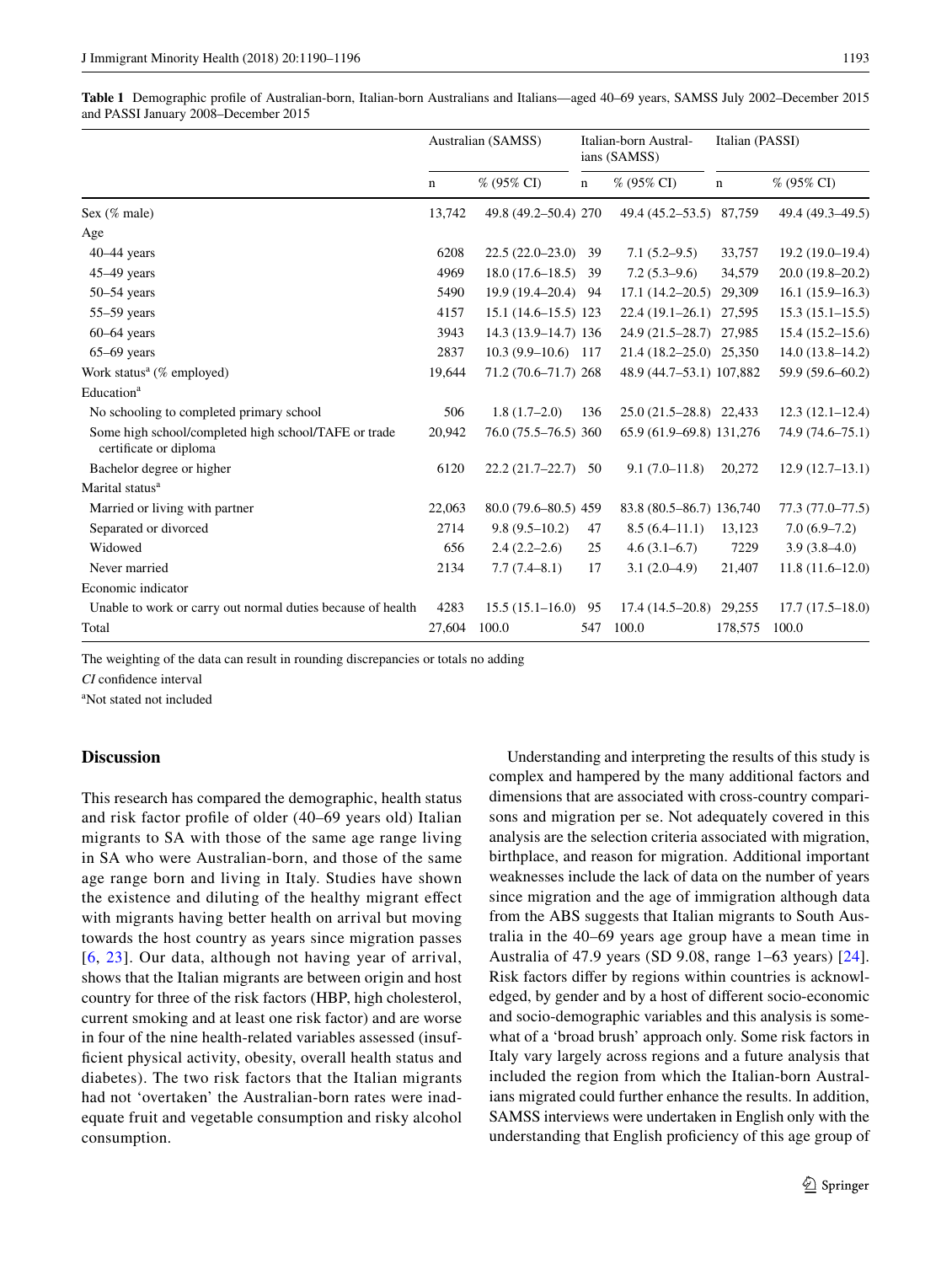|                                               | Australian  |       |                               | Italian-born Australians |          |                               | Italian     |       |                               |
|-----------------------------------------------|-------------|-------|-------------------------------|--------------------------|----------|-------------------------------|-------------|-------|-------------------------------|
|                                               |             | Crude | Age standardised <sup>b</sup> |                          | Crude    | Age standardised <sup>b</sup> |             | Crude | Age standardised <sup>b</sup> |
|                                               | $\mathbf n$ | %     | $% (95\% CI)$                 | $\mathbf n$              | %        | $% (95\% CI)$                 | $\mathbf n$ | %     | $% (95\% CI)$                 |
| Current high blood pressure                   | 5852        | 22.5  | $22.3(21.8-22.8)$             | 154                      | 30.3     | $23.4(19.2 - 27.6)$           | 49,455      | 29.5  | $27.6(27.4 - 27.9)$           |
| Current high cholesterol                      | 4959        | 19.1  | 18.9(18.4–19.3)               | 133                      | 26.2     | $20.6(16.5-24.6)$             | 49,318      | 30.4  | $29.0(28.7-29.3)$             |
| Insufficient physical activity                | 12,983      | 50.8  | $50.8(50.2 - 51.4)$           | 303                      | 60.6     | $57.2(51.7 - 62.7)$           | 96,510      | 56.3  | $56.3(55.9-56.6)$             |
| Overweight/obese                              | 17,687      | 67.5  | 67.4(66.8–68.0)               | 385                      | 74.1     | $71.6(66.5 - 76.7)$           | 89,749      | 51.1  | $50.1(49.8-50.5)$             |
| Current smoker                                | 4420        | 16.0  | $16.1(15.7-16.5)$             | 84                       | 15.3     | $20.8(16.1-25.6)$             | 43,592      | 25.3  | $26.0(25.7-26.2)$             |
| $<$ 5 serves veg/fruit per day                | 16,490      | 59.8  | $59.9(59.3 - 60.4)$           |                          | 303 55.5 | $54.6(49.2 - 60.0)$           | 157,252     | 88.6  | $88.8(88.3 - 89.3)$           |
| Alcohol— $2 +$ standard drinks/day            | 5520        | 32.1  | $31.2(30.7-31.8)$             | 42                       | 14.1     | $16.0(11.7-20.3)$             | 38,018      | 19.9  | $19.7(19.5-19.9)$             |
| At least one health risk factor <sup>a</sup>  | 26,059      | 94.4  | 94.4 (94.1–94.7)              | 523                      | 95.5     | 94.8 (92.3–97.4)              | 175,779     | 98.5  | 98.5 (98.0–99.0)              |
| At least two health risk factors <sup>a</sup> | 21,404      | 77.5  | $77.5(77-78)$                 | 431                      | 78.8     | $77.0(72.4 - 81.7)$           | 155,624     | 87.5  | $87.0(86.5 - 87.4)$           |
| Poor self-reported health                     | 1142        | 4.1   | $4.1(3.9-4.4)$                | 46                       | 8.3      | $7.0(4.8-9.2)$                | 8663        | 5.2   | $4.9(4.8-5.0)$                |
| <b>Diabetes</b>                               | 2176        | 7.9   | $7.9(7.6-8.2)$                | 81                       | 14.8     | $12.0(9.3-14.8)$              | 12,124      | 7.2   | $6.4(6.3-6.5)$                |

<span id="page-4-0"></span>**Table 2** Prevalence of risk factors among Australian-born, Italian-born and Italian-born Australians (40–69 years), SAMSS July 2002–December 2015 and PASSI January 2008–December 2015

<sup>a</sup>Respondents were considered as having at least one risk factor if they had at least one of the following; current high blood pressure, current high cholesterol, insufficient physical activity, overweight/obese, current smoker, drank more than two standard alcoholic drinks on any day or insufficient fruit and vegetable consumption

<sup>b</sup>Age-adjusted to the World Health Organization (WHO) world standard population by direct standardization

Italian immigrants is high, and some wording differences in some of the questions that could result in bias. The analyses are also further limited by the cut-off of 69 years determined by the PASSI criteria. Inclusion of older persons may have provided different results. Notwithstanding these weaknesses, the strengths of this study are the use of large population based samples that used similar questions and similar interviewing technique. Often migrant studies in Australia combine all European populations under one category and the benefits of SAMSS was the ability to assess a broad range of details specifically on Italian migrants acknowledging that the country of origin pays an important role in health differences [\[25](#page-6-22), [26\]](#page-6-23).

Smoking rates of Italian-born Australians has previously been shown to be higher than Australian-born especially for males [\[27](#page-6-24)[–29\]](#page-6-25). Overall smoking rates are declining in most developed countries [\[30](#page-6-26)] including Australia and Italy [[31,](#page-6-27) [32](#page-6-28)]. This difference in rates could be attributed to the more stringent smoking policies enforced in Australia where successful policy endeavours and considerable public health effort has been expended in targeting smoking although smoking bans in Italy are also (since 2005) widespread [\[18](#page-6-15)]. The Italian-born Australians are perhaps influenced by the high tax rates and considerable longer public places smoking bans although the nearly 5% point higher prevalence in Italian-born Australians is an obvious target for intervention. The high Italian smoking rate in this age group is also a cause for concern and a target for Italian public health professionals.

In terms of HBP, the Italian-born Australian's standardised prevalence rate was between the birth and the host countries. An early study (1977) of CVD risk factors compared Italian-born (20–79 years olds) matched by age, sex, place of residence to Australian-born and results indicated that Italian-born men had lower blood pressure although this was not the case for women [\[28](#page-6-29)]. This same study also reported lower levels of high cholesterol. A further Australian study, using data from 1980 to 1989, also reported similar results with the Italian migrants having lower HBP and high cholesterol rates [\[27](#page-6-24)]. If the healthy migrant effect was operating in these earlier studies the obvious benefit has now been removed with the age standardised rates higher for HBP and high cholesterol for the Italian migrants compared to the Australian-born. In both of these previous studies systolic blood pressure and various cholesterol levels were measured and reported rather than the self-report methodology of our study.

BMI has been increasing in both South Australia [[33\]](#page-6-30) and Italy over recent decades [[32\]](#page-6-28), although rates in Italy were below average when 26 industrialised countries were compared [[34](#page-6-31)]. Previous Australian research in the 1980s and 1990s reported Italian migrants having higher BMI than their Australian-born counterparts [[27](#page-6-24), [28\]](#page-6-29) and our results indicate this trend has continued. Previous studies indicated that the Italians were shorter and heavier than the Australian-born. Our data shows that the Italian-born migrants mean height is 6.1 cms shorter although the mean weight is 3.8 kgs heavier than the Australian-born comparison group (data not shown). Notwithstanding, the overweight/obese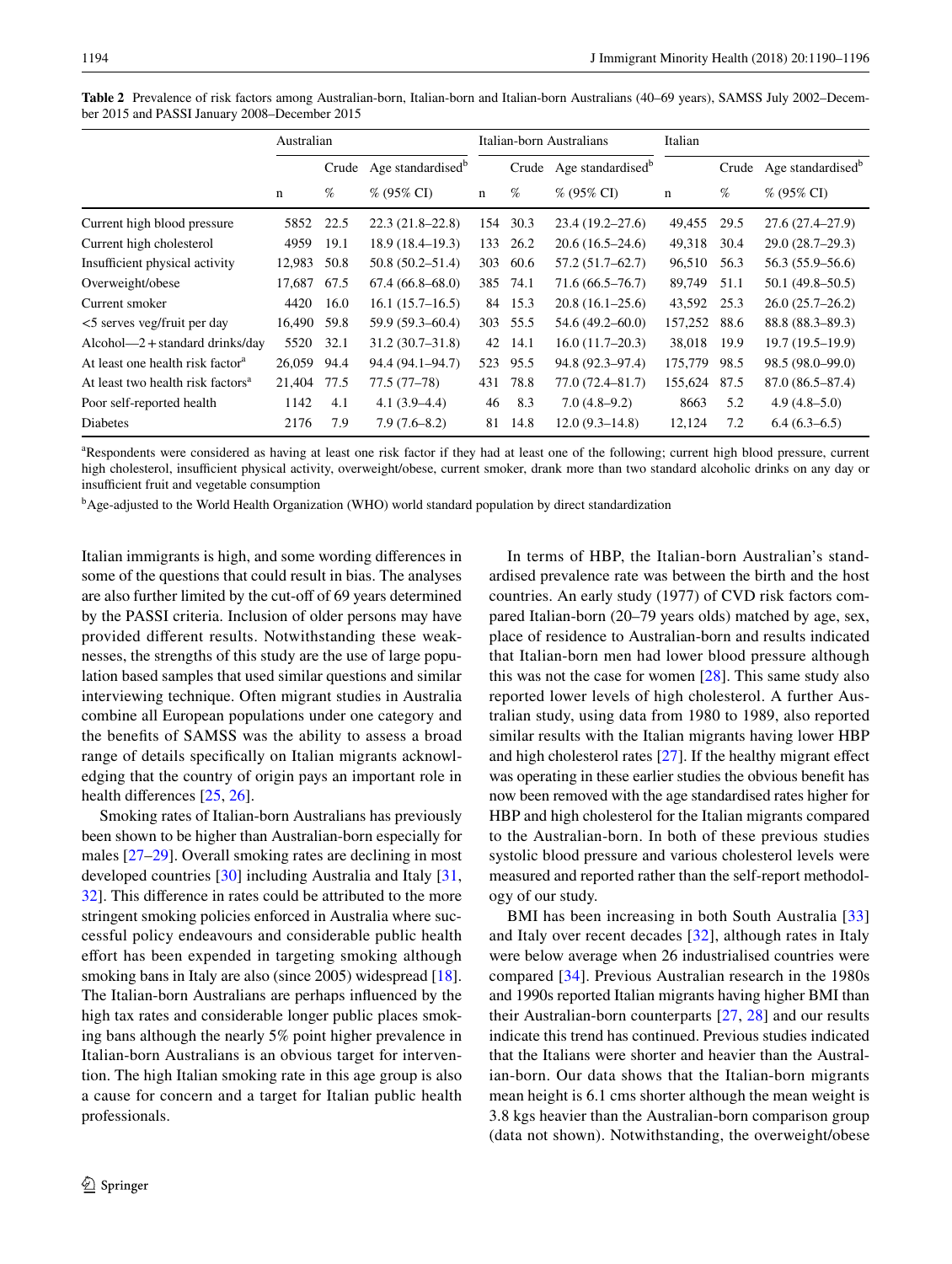prevalence estimates for both Italian-born Australians and Australian-born are alarmingly high especially when compared to the Italian figures.

Previous research has shown that both Italian and Greek immigrants to Australia aged 40–69 years are more likely to have increased type 2 diabetes with the suggestion that although BMI may play a part, other risk factors are also of importance [\[7,](#page-6-6) [29\]](#page-6-25). Our results indicate that the diabetes prevalence rate for Italian-born Australians is much higher than the other two birth categories. This has previously been reported [[6,](#page-6-5) [7,](#page-6-6) [29\]](#page-6-25). Cunningham et al. [[23](#page-6-20)] call for research such as ours comparing host and origin countries to understand the role of genetics and environmental concerns. The wide variation between the two Italian-born groups indicates that environmental and cultural issues seem to play an important role.

The one risk factor that Italian-born migrants were better than both the host and origin countries is fruit and vegetable consumption with origin country having high rates of inadequate fruit and vegetables. A previous Italy study has shown that fruit and vegetable consumption is below the recommended range across all age groups [\[32\]](#page-6-28), although perception of what constitutes a serve of vegetables (eg pizza toppings, vegetable sauces for pastas) is sometimes believed to not be counted as a serve of vegetables. Studies have assessed current Italian adherence to the Mediterranean diet [[35](#page-6-32)]—a diet which includes high fruit and vegetable consumption. While younger age groups tend to be moving to a more westernised diet, adults of the age group we are studying are still more likely to maintain a Mediterranean type diet [[35,](#page-6-32) [36\]](#page-6-33).

An early study (1977) determined that the Italian-born men consumed more alcohol than the Australian-born but the opposite was true for women [\[28](#page-6-29)]. This was also reported in the later 1980s analyses [[27\]](#page-6-24). Our study reports Australian-born participants being more likely to report higher alcohol consumption than both the comparison groups. While Australian alcohol consumption rates are going down [\[37](#page-6-34)], overall rates are still relatively high and especially among baby boomer populations [\[38](#page-6-35)].

# **Conclusion**

This study has been undertaken in an endeavour to provide health planners and policy makers information on current demographic, socio-economic and health status profile of this priority population, so that culturally appropriate health services to Italian-born immigrants, that takes into account their heritage, can be provided. If one asks the questions–are the Italian-born migrants to Australia in better health than their Australian born counterparts, as proposed by Anikeeva et al. [[7](#page-6-6)], our data indicates that the answer would

be no with the exception in adequate fruit and vegetable consumption, and lower alcohol consumption. If we ask the question, are Italian migrants in better health than their Italian counterparts, our data indicates the answer is confused with positives for HBP, high cholesterol, smoking, and fruit and vegetables consumption but not for the other variables assessed (physical activity, BMI, alcohol, quality of life and diabetes). The limitations associated with the data collection and analyses of this study are important considerations to take into account when assessing these findings.

The issues affecting migrant health especially for this age group are important considerations. Compared to United States and United Kingdom where approximately 13% of the population are foreign-born [\[23](#page-6-20), [29](#page-6-25)], Australia's 27.7% and SA's 23.7% demand serious consideration [\[3\]](#page-6-2). The duality of Italians being SA biggest NES background migrant group, coupled with issues facing an ageing population, requires appropriate health care needs and an assessment of structural or cultural barriers to health services. A range of culturally and linguistic appropriate programs and policies have been implemented in Australia aimed at assisting migrants access appropriate health services and age successfully. With the healthy migrant effect a distant fallacy, continuation of these programs and policies are warranted more than ever.

**Acknowledgements** Acknowledgment is made of the support for AWT from The University of Adelaide (Special Study Leave) and the Ca'Foscari Univeristy, Venice. No research funds were used. SAMSS is owned by Department for Health and Ageing, South Australia, Australia. All collected source data are maintained and managed by Population Research and Outcome Studies, The University of Adelaide. The opinions expressed in this work are those of the authors and may not represent the position or policy of SA Department for Health and Ageing.

#### **Compliance with Ethical Standards**

**Conflict of interest** All authors declare they have no conflict of interest.

**Informed Consent** Informed consent was obtained from all individual participants included in the studies.

**Research Involving Human and Animal Participants** All procedures performed in studies involving human participants were in accordance with the ethical standards of the institutional and/or national research committee and with the 1964 Helsinki declaration and its later amendments or comparable ethical standards.

**Open Access** This article is distributed under the terms of the Creative Commons Attribution 4.0 International License ([http://crea](http://creativecommons.org/licenses/by/4.0/)[tivecommons.org/licenses/by/4.0/\)](http://creativecommons.org/licenses/by/4.0/), which permits unrestricted use, distribution, and reproduction in any medium, provided you give appropriate credit to the original author(s) and the source, provide a link to the Creative Commons license, and indicate if changes were made.